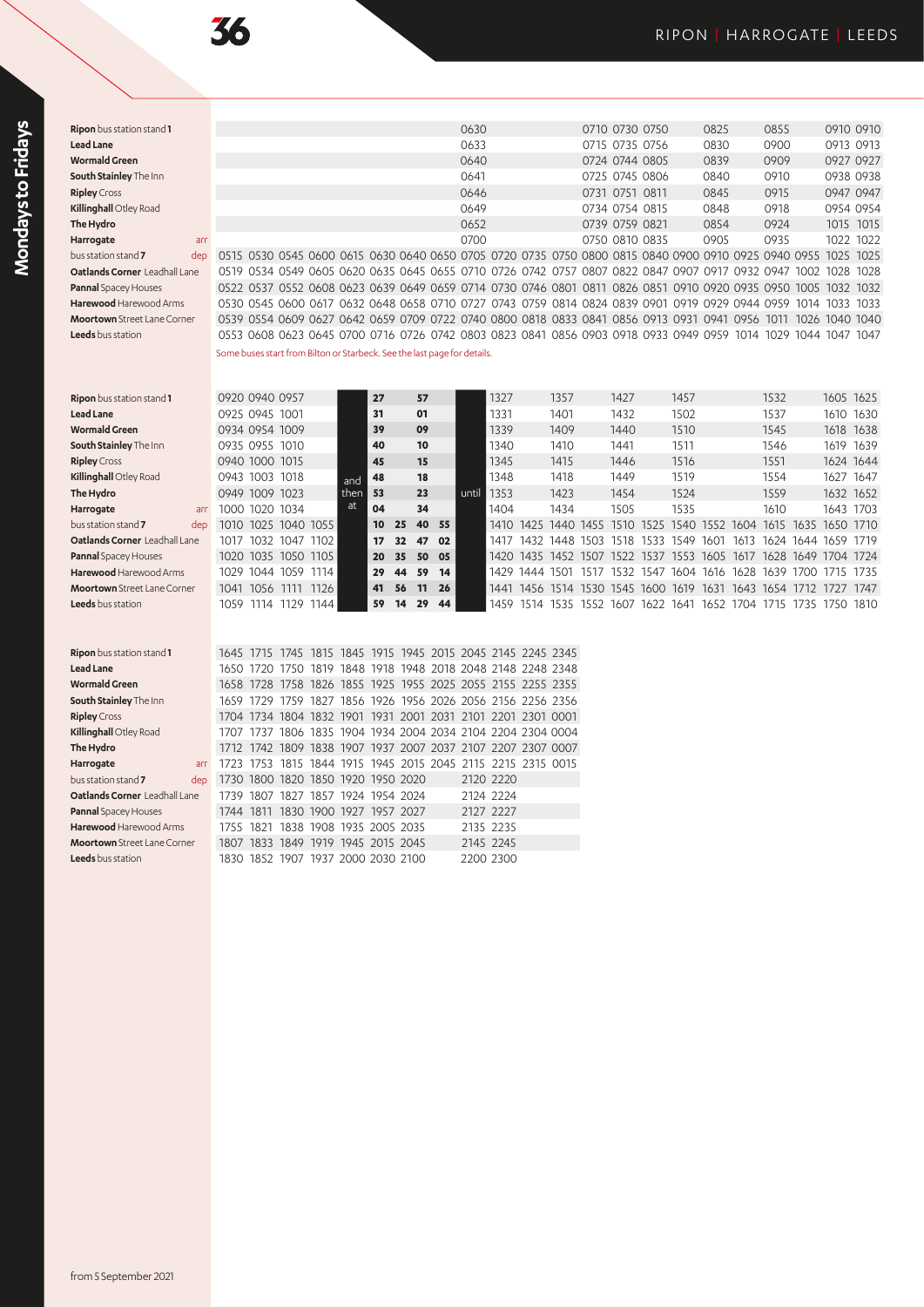36

**Saturdays**

| Ripon bus station stand 1            |                                                                                           | 0707 |  | 0802 | 0832 | 0857 |      | 0927 |      | 0957      |           | 1027 |        |
|--------------------------------------|-------------------------------------------------------------------------------------------|------|--|------|------|------|------|------|------|-----------|-----------|------|--------|
| <b>Lead Lane</b>                     |                                                                                           | 0710 |  | 0805 | 0835 | 0901 |      | 0931 |      | 1001      |           | 1031 |        |
| <b>Wormald Green</b>                 |                                                                                           | 0717 |  | 0813 | 0843 | 0909 |      | 0939 |      | 1009      |           | 1039 |        |
| South Stainley The Inn               |                                                                                           | 0718 |  | 0814 | 0844 | 0910 |      | 0940 |      | 1010      |           | 1040 |        |
| <b>Ripley</b> Cross                  |                                                                                           | 0723 |  | 0819 | 0849 | 0915 |      | 0945 |      | 1015      |           | 1045 |        |
| Killinghall Otley Road               |                                                                                           | 0726 |  | 0822 | 0852 | 0918 |      | 0948 |      | 1018      |           | 1048 |        |
| The Hydro                            |                                                                                           | 0729 |  | 0826 | 0856 | 0923 |      | 0953 |      | 1023      |           | 1053 |        |
| Harrogate<br>arr                     |                                                                                           | 0737 |  | 0832 | 0902 | 0934 |      | 1004 |      | 1034      |           | 1104 |        |
| bus station stand 7<br>dep           | 0615 0645 0710 0740 0800 0815 0830 0845 0855 0910 0925 0940 0955 1010 1025 1040 1055 1110 |      |  |      |      |      |      |      |      |           |           |      | 1125   |
| <b>Oatlands Corner</b> Leadhall Lane | 0619 0649 0714 0744 0804 0819 0834 0852 0902 0917 0932 0947 1002                          |      |  |      |      |      |      | 1017 |      | 1032 1047 | 1102      | 1117 | 1132   |
| Pannal Spacey Houses                 | 0622 0652 0717 0747 0807 0822 0837 0855 0905 0920 0935 0950 1005 1020 1035 1050 1105 1120 |      |  |      |      |      |      |      |      |           |           |      | 1135   |
| Harewood Harewood Arms               | 0630 0700 0725 0755 0815 0830 0845 0903 0914 0929 0944 0959                               |      |  |      |      |      | 1014 | 1029 | 1044 | 1059      | 1114      | 1129 | 1144   |
| <b>Moortown</b> Street Lane Corner   | 0640 0710 0735 0805 0825 0840 0855 0913 0926 0941 0956 1011 1026 1041 1056 1111 1126 1141 |      |  |      |      |      |      |      |      |           |           |      | - 1156 |
| <b>Leeds</b> bus station             | 0655 0725 0750 0820 0840 0855 0910 0930 0944 0959 1014 1029 1044 1059 1114 1129           |      |  |      |      |      |      |      |      |           | 1144 1159 |      | 1214   |
|                                      | Some buses start from Starbeck. See the last page for details.                            |      |  |      |      |      |      |      |      |           |           |      |        |
|                                      |                                                                                           |      |  |      |      |      |      |      |      |           |           |      |        |

| Ripon bus station stand 1                        | 1057 |           |            | 27 |     | 57    |    |       | 1527  |                                                   | 1557      | 1627      | 1657                     | 1747                     |                |                |      |  | 1815 1845 1915 1945 2015 2045 2145 2245 2345                     |  |
|--------------------------------------------------|------|-----------|------------|----|-----|-------|----|-------|-------|---------------------------------------------------|-----------|-----------|--------------------------|--------------------------|----------------|----------------|------|--|------------------------------------------------------------------|--|
| Lead Lane                                        | 1101 |           |            | 31 |     | 01    |    |       | 1531  |                                                   | 1601      | 1631      | 1701                     | 1750                     |                |                |      |  | 1818 1848 1918 1948 2018 2048 2148 2248 2348                     |  |
| Wormald Green                                    | 1109 |           |            | 39 |     | 09    |    |       | 1539  |                                                   |           | 1609 1639 | 1709                     | 1757                     |                |                |      |  | 1825 1855 1925 1955 2025 2055 2155 2255 2355                     |  |
| South Stainley The Inn                           | 1110 |           |            | 40 |     | 10    |    |       | 1540  |                                                   |           |           |                          |                          |                |                |      |  | 1610 1640 1710 1758 1826 1856 1926 1956 2026 2056 2156 2256 2356 |  |
| <b>Ripley</b> Cross                              | 1115 |           |            | 45 |     | 15    |    |       | 1545  |                                                   |           |           | 1615 1645 1715 1803 1831 |                          | 1901           | 1931           | 2001 |  | 2031 2101 2201 2301 0001                                         |  |
| Killinghall Otley Road                           | 1118 |           |            | 48 |     | 18    |    |       | 1548  |                                                   |           |           |                          |                          |                |                |      |  | 1618 1648 1718 1806 1834 1904 1934 2004 2034 2104 2204 2304 0004 |  |
| The Hydro                                        | 1123 |           | and        | 53 |     | 23    |    | until | 1553  |                                                   |           |           |                          |                          |                |                |      |  | 1623 1653 1723 1809 1837 1907 1937 2007 2037 2107 2207 2307 0007 |  |
| Harrogate<br>arr                                 | 1134 |           | then<br>at | 04 |     | 34    |    |       | 1604  |                                                   |           |           |                          |                          |                |                |      |  | 1634 1704 1734 1815 1845 1915 1945 2015 2045 2115 2215 2315 0015 |  |
| bus station stand $\overline{\mathbf{7}}$<br>dep |      | 1140 1155 |            | 10 | 25  | 40 55 |    |       | 1610  | 1625                                              |           |           |                          |                          |                |                |      |  | 1640 1710 1740 1820 1850 1920 1950 2020 2048 2120 2220 2320 0020 |  |
| <b>Oatlands Corner</b> Leadhall Lane             | 1147 | 1202      |            | 17 | 32  | 47    | 02 |       | 1617  | 1632                                              | 1647      | 1717      | 1747                     | 1826 1856 1924 1954 2024 |                |                |      |  | 2124 2224 2324 0024                                              |  |
| Pannal Spacey Houses                             |      | 1150 1205 |            | 20 | 35  | 50 05 |    |       |       | 1620 1635 1650 1720 1750 1829 1859 1927 1957 2027 |           |           |                          |                          |                |                |      |  | 2127 2227 2327 0027                                              |  |
| <b>Harewood</b> Harewood Arms                    | 1159 | 1214      |            | 29 | 44  | 59    | 14 |       | 1628. |                                                   |           |           | 1643 1658 1728 1758      | 1837 1907                |                | 1935 2005 2035 |      |  | 2135 2235 2335 0035                                              |  |
| <b>Moortown</b> Street Lane Corner               |      | 1211 1226 |            | 41 | -56 | 11    | 26 |       |       | 1639 1654                                         | 1709 1739 |           |                          | 1809 1847 1917           | 1945 2015 2045 |                |      |  | 2145 2245 2345 0045                                              |  |
| <b>Leeds</b> bus station                         | 1229 | 1244      |            | 59 | 14  | 29    | 44 |       | 1657  |                                                   | 1727      | 1757      | 1827                     | 1903 1933 2000 2030 2100 |                |                |      |  | 2200 2300 0000 0100                                              |  |
|                                                  |      |           |            |    |     |       |    |       |       |                                                   |           |           |                          |                          |                |                |      |  |                                                                  |  |

| Harrogate bus station stand 7      | 0120 0220 |
|------------------------------------|-----------|
| Oatlands Corner Leadhall Lane      | 0124 0224 |
| <b>Pannal Spacey Houses</b>        | 0127 0227 |
| Harewood Harewood Arms             | 0135 0235 |
| <b>Moortown</b> Street Lane Corner | 0145 0245 |
| Leeds bus station                  | 0200 0300 |

| Ripon bus station stand 1          |                                              | 0745 | 0845 |      | 0945 |      |      | 1045 |           |                   | 1117 1137 1157 |                |               |    | 17 37 57 |       |      |                | 1617 1647 1715 1745 |      |
|------------------------------------|----------------------------------------------|------|------|------|------|------|------|------|-----------|-------------------|----------------|----------------|---------------|----|----------|-------|------|----------------|---------------------|------|
| <b>Lead Lane</b>                   |                                              | 0748 | 0848 |      | 0948 |      |      | 1048 |           | 1121              | 1141           | 1201           |               |    | 21 41 01 |       |      |                | 1621 1650 1718 1748 |      |
| Wormald Green                      |                                              | 0755 | 0855 |      | 0955 |      |      | 1055 |           |                   |                | 1128 1148 1208 |               |    | 28 48 08 |       |      |                | 1628 1657 1725 1755 |      |
| South Stainley The Inn             |                                              | 0756 | 0856 |      | 0956 |      |      | 1056 |           | 1129              | 1149           | 1209 l         |               |    | 29 49 09 |       |      |                | 1629 1658 1726 1756 |      |
| <b>Ripley</b> Cross                |                                              | 0801 | 0901 |      | 1001 |      |      | 1101 |           |                   |                | 1134 1154 1214 |               |    | 34 54 14 |       |      |                | 1634 1703 1731 1801 |      |
| Killinghall Otley Road             |                                              | 0804 | 0904 |      | 1004 |      |      | 1104 |           | 1137              | 1157           | 1217           | then          |    | 37 57 17 |       |      |                | 1637 1706 1734 1804 |      |
| The Hydro                          |                                              | 0807 | 0907 |      | 1007 |      |      | 1107 |           | 1141              | 1201           | 1221           | every         | 41 | 0121     |       |      |                | 1641 1709 1737 1807 |      |
| Harrogate<br>arr                   |                                              | 0815 | 0915 |      | 1015 |      |      | 1115 |           |                   |                | 1150 1210 1230 | mins          | 50 | 10 30    | until |      | 1650 1717 1745 |                     | 1815 |
| bus station stand 7<br>dep         | 0720 0820 0850 0920 0940 1000 1020 1040 1100 |      |      |      |      |      |      |      | 1120 1140 | 1200 <sub>0</sub> |                | 1220 1240      | <sub>at</sub> | 00 | 20 40    |       |      |                | 1700 1720 1750 1820 |      |
| Oatlands Corner Leadhall Lane      | 0724 0824 0854 0924 0946 1006 1026 1046 1106 |      |      |      |      |      |      | 1126 |           | 1146 1206         |                | 1226 1246 l    |               |    | 06 26 46 |       | 1706 |                | 1725 1755 1825      |      |
| Pannal Spacey Houses               | 0727 0827 0857 0927 0949 1009 1029 1049 1109 |      |      |      |      |      |      | 1129 | 1149      | 1209              |                | 1229 1249      |               |    | 09 29 49 |       |      |                | 1709 1728 1758 1828 |      |
| <b>Harewood</b> Harewood Arms      | 0735 0835 0905 0935 0958 1018 1038 1058 1118 |      |      |      |      |      |      | 1138 | 1158      | 1218              |                | 1238 1258 1    |               |    | 18 38 58 |       | 1718 | 1737           | 1807 1837           |      |
| <b>Moortown</b> Street Lane Corner | 0745 0845 0915 0945 1010 1030 1050 1110 1130 |      |      |      |      |      |      | 1150 | 1210      | 1230              |                | 1250 1310      |               |    | 30 50 10 |       |      |                | 1730 1748 1818 1848 |      |
| <b>Leeds</b> bus station           | 0800 0900 0930 1000 1027                     |      |      | 1047 | 1107 | 1127 | 1147 | 1207 | 1227      | 1247              | 1307           | 1327 I         |               | 47 | 07 27    |       | 1747 | 1805           | 1835 1905           |      |
|                                    |                                              |      |      |      |      |      |      |      |           |                   |                |                |               |    |          |       |      |                |                     |      |

Some buses start from Starbeck. See the last page for details.

| Ripon bus station stand 1          |  | 1815 1845 1945 2045 2145 2245 2345 |  |  |
|------------------------------------|--|------------------------------------|--|--|
| Lead Lane                          |  | 1818 1848 1948 2048 2148 2248 2348 |  |  |
| <b>Wormald Green</b>               |  | 1825 1855 1955 2055 2155 2255 2355 |  |  |
| South Stainley The Inn             |  | 1826 1856 1956 2056 2156 2256 2356 |  |  |
| <b>Ripley</b> Cross                |  | 1831 1901 2001 2101 2201 2301 0001 |  |  |
| Killinghall Otley Road             |  | 1834 1904 2004 2104 2204 2304 0004 |  |  |
| The Hydro                          |  | 1837 1907 2007 2107 2207 2307 0007 |  |  |
| Harrogate<br>arr                   |  | 1845 1915 2015 2115 2215 2315 0015 |  |  |
| bus station stand 7<br>dep         |  | 1920 2020 2120 2220                |  |  |
| Oatlands Corner Leadhall Lane      |  | 1924 2024 2124 2224                |  |  |
| Pannal Spacey Houses               |  | 1927 2027 2127 2227                |  |  |
| <b>Harewood</b> Harewood Arms      |  | 1935 2035 2135 2235                |  |  |
| <b>Moortown</b> Street Lane Corner |  | 1945 2045 2145 2245                |  |  |
| <b>Leeds</b> bus station           |  | 2000 2100 2200 2300                |  |  |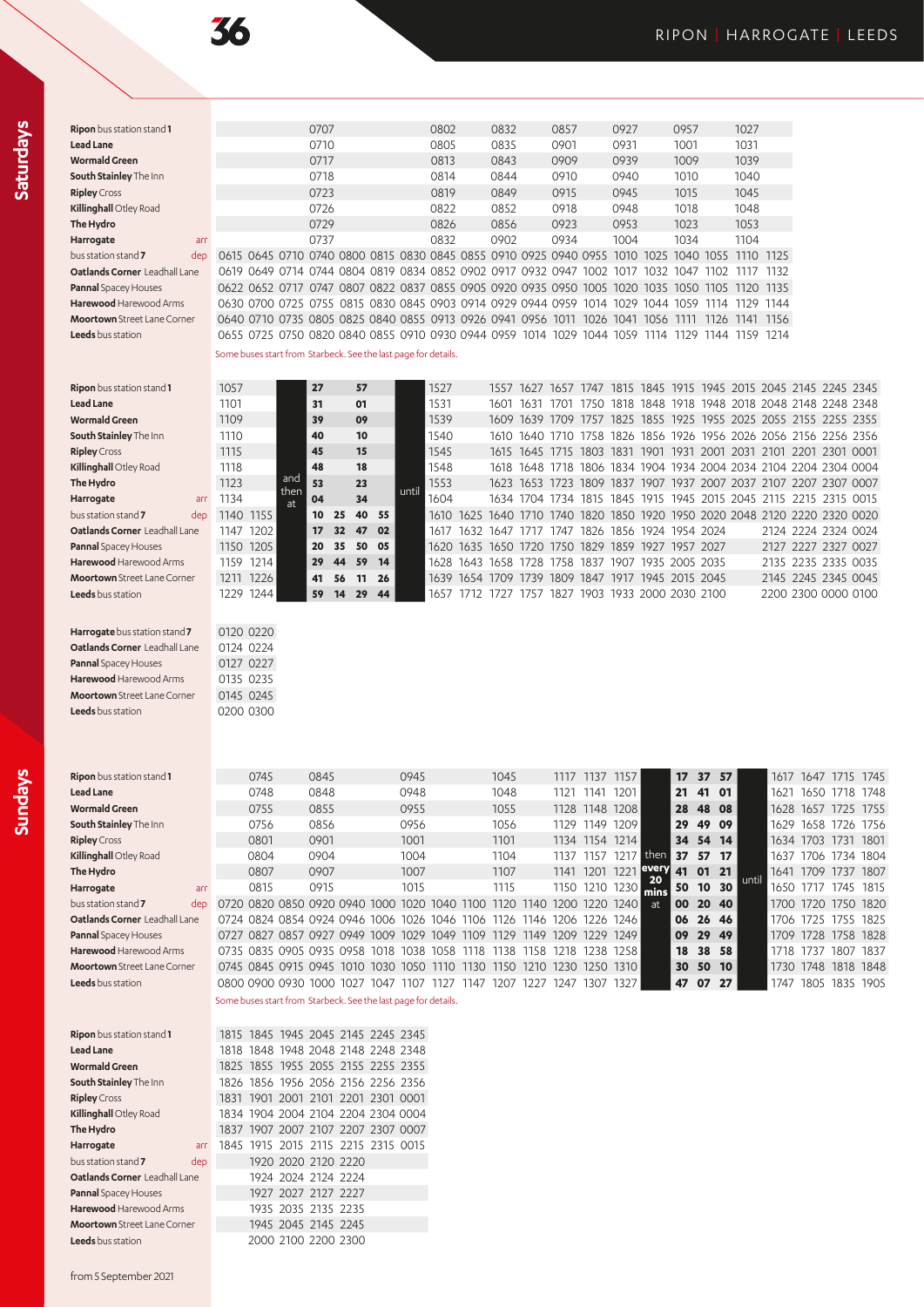| 1 |
|---|
|   |
|   |
|   |
|   |
|   |
|   |
|   |
|   |
|   |
|   |
|   |
|   |
|   |
|   |
|   |
|   |
|   |

| Leeds bus station stand 23        |      |                     |          |                                                                                                          |          |       |                     |           | 0610 0625 0640 0655 0710 0725 0740 0755 0815 0840 0855 0910 0920 0930 0940 0955 1010 1025 1040 |                |           |           |                                                                  |                |      |      |      |                     |      |      |
|-----------------------------------|------|---------------------|----------|----------------------------------------------------------------------------------------------------------|----------|-------|---------------------|-----------|------------------------------------------------------------------------------------------------|----------------|-----------|-----------|------------------------------------------------------------------|----------------|------|------|------|---------------------|------|------|
| Leeds Victoria K                  |      |                     |          |                                                                                                          |          |       |                     |           | 0613 0628 0643 0658 0714 0729 0744 0759 0818 0843 0858 0913 0923 0933 0943 0958                |                |           |           |                                                                  |                |      |      |      | 1013                | 1028 | 1043 |
| Moortown Street Lane Corner       |      |                     |          |                                                                                                          |          |       |                     |           | 0625 0641 0657 0713 0731 0746 0800 0815 0833 0857 0912 0927 0936 0946 0956 1011 1026 1041 1056 |                |           |           |                                                                  |                |      |      |      |                     |      |      |
| Harewood Harewood Arms            |      |                     |          |                                                                                                          |          |       |                     |           | 0634 0651 0710 0728 0748 0803 0821 0836 0846 0908 0923 0938 0948 0958 1008 1023 1038 1053 1108 |                |           |           |                                                                  |                |      |      |      |                     |      |      |
| <b>Pannal</b> Spacey Houses       |      |                     |          |                                                                                                          |          |       |                     |           | 0642 0659 0720 0738 0800 0815 0833 0848 0855 0917 0932 0947 0957 1007 1017 1032 1047 1102 1117 |                |           |           |                                                                  |                |      |      |      |                     |      |      |
| Oatlands Corner                   |      |                     |          |                                                                                                          |          |       |                     |           | 0646 0703 0724 0743 0807 0822 0841 0856 0903 0924 0939 0954 1001                               |                |           |           |                                                                  |                | 1011 |      |      | 1021 1036 1051 1106 |      | 1121 |
| Harrogate<br>arr                  |      |                     |          | 0552 0622 0642 0656 0714 0735 0755 0822 0837 0855 0910 0916 0937 0952 1007 1013 1023 1033 1048 1103 1118 |          |       |                     |           |                                                                                                |                |           |           |                                                                  |                |      |      |      |                     |      | 1133 |
| bus station stand 8<br>dep        |      | 0555 0625 0645 0700 |          |                                                                                                          |          |       |                     |           | 0740 0800 0830 0850                                                                            |                | 0915      | 0945      |                                                                  | 1015           |      | 1040 |      | 1110                |      | 1140 |
| The Hydro                         |      | 0601 0631 0651 0706 |          |                                                                                                          |          |       | 0747 0807 0837 0857 |           |                                                                                                |                | 0922      | 0952      |                                                                  | 1022           |      | 1047 |      | 1117                |      | 1147 |
| Killinghall Otley Road            |      | 0603 0633 0653 0708 |          |                                                                                                          |          |       | 0750 0811 0841 0901 |           |                                                                                                |                | 0926      | 0955      |                                                                  | 1025           |      | 1050 |      | 1120                |      | 1150 |
| <b>Ripley</b> Cross               |      | 0606 0636 0656 0711 |          |                                                                                                          |          |       |                     |           | 0753 0814 0844 0904                                                                            |                | 0929      | 0958      |                                                                  | 1028           |      | 1053 |      | 1123                |      | 1153 |
| South Stainley The Inn            |      | 0609 0639 0659 0714 |          |                                                                                                          |          |       |                     |           | 0757 0818 0848 0908                                                                            |                | 0933      | 1002      |                                                                  | 1032           |      | 1057 |      | 1127                |      | 1157 |
| <b>Wormald Green</b>              |      | 0610 0640 0700 0715 |          |                                                                                                          |          |       |                     |           | 0758 0819 0849 0909                                                                            |                | 0934      | 1003      |                                                                  | 1033           |      | 1058 |      | 1128                |      | 1158 |
| <b>Lead Lane</b>                  |      | 0616 0646 0706 0721 |          |                                                                                                          |          |       | 0806 0827 0857 0917 |           |                                                                                                |                | 0942      | 1010      |                                                                  | 1040           |      | 1105 |      | 1135                |      | 1205 |
| <b>Ripon</b> bus station          |      | 0623 0653 0713 0728 |          |                                                                                                          |          |       |                     |           | 0813 0834 0904 0924                                                                            |                | 0949      | 1017      |                                                                  | 1047           |      | 1112 |      | 1142                |      | 1212 |
| <b>Leeds</b> bus station stand 23 | 1055 |                     |          |                                                                                                          |          |       | 1410                |           |                                                                                                |                |           |           |                                                                  |                |      |      |      | 1730 1745 1800      |      |      |
| Leeds Victoria K                  | 1058 |                     | 10<br>13 | 25<br>40<br>28<br>43                                                                                     | 55<br>58 |       | 1414                |           | 1425 1440 1455 1510 1525 1545 1600 1615 1630 1645 1700 1715<br>1429 1444 1459                  |                | 1515      |           | 1530 1550 1605 1620 1635 1650 1705 1723                          |                |      |      |      | 1738 1750           |      | 1805 |
| Moortown Street Lane Corner       | 1111 |                     | 26       | 41<br>56                                                                                                 | 11       |       | 1427                | 1442 1457 |                                                                                                |                |           |           | 1512 1530 1546 1606 1623 1639 1653 1708 1725 1743 1758 1810 1825 |                |      |      |      |                     |      |      |
| <b>Harewood</b> Harewood Arms     | 1123 |                     | 38       | 53<br>08                                                                                                 | 23       |       | 1439                | 1454 1509 |                                                                                                | 1524           | 1542 1559 | 1619      | 1637                                                             | 1652 1707 1722 |      | 1741 | 1759 | 1814                | 1824 | 1839 |
| Pannal Spacey Houses              | 1132 |                     | 47       | 02<br>17                                                                                                 | 32       |       | 1448                |           | 1503 1518 1533 1551 1608 1628 1646 1701 1716 1731 1750 1808 1823 1832 1847                     |                |           |           |                                                                  |                |      |      |      |                     |      |      |
| Oatlands Corner                   | 1136 |                     | 51       | 06<br>21                                                                                                 | 36       |       | 1452                | 1507      | 1522                                                                                           | 1537           | 1556 1613 | 1633 1651 |                                                                  | 1706 1721 1736 |      | 1755 |      | 1813 1828 1837      |      | 1852 |
| Harrogate<br>arr                  | 1148 |                     | 03       | 18<br>33                                                                                                 | 48       |       |                     |           | 1504 1519 1534 1549 1610 1630 1650 1704 1719 1734 1749 1808 1826 1841 1848 1903                |                |           |           |                                                                  |                |      |      |      |                     |      |      |
| bus station stand 8<br>dep        |      | and<br>then         | 10       | 40                                                                                                       |          | until | 1510                |           | 1540 1555 1615                                                                                 |                |           | 1655      |                                                                  | 1725           | 1755 |      | 1830 |                     | 1855 |      |
| The Hydro                         |      | at                  | 17       | 47                                                                                                       |          |       | 1519                |           | 1549 1604 1625                                                                                 |                |           | 1705      |                                                                  | 1736           | 1804 |      | 1836 |                     | 1901 |      |
| Killinghall Otley Road            |      |                     | 20       | 50                                                                                                       |          |       | 1523                |           |                                                                                                | 1553 1608 1630 |           | 1710      |                                                                  | 1743           | 1809 |      | 1839 |                     | 1904 |      |
| <b>Ripley</b> Cross               |      |                     | 23       | 53                                                                                                       |          |       | 1526                |           | 1556 1611 1634                                                                                 |                |           | 1714      |                                                                  | 1747           | 1812 |      | 1842 |                     | 1907 |      |
| South Stainley The Inn            |      |                     | 27       | 57                                                                                                       |          |       | 1530                |           | 1600 1615 1638                                                                                 |                |           | 1718      |                                                                  | 1751           | 1815 |      | 1845 |                     | 1910 |      |
| <b>Wormald Green</b>              |      |                     | 28       | 58                                                                                                       |          |       | 1531                |           | 1601 1616 1639                                                                                 |                |           | 1719      |                                                                  | 1752           | 1816 |      | 1846 |                     | 1911 |      |
| <b>Lead Lane</b>                  |      |                     | 35       | 05                                                                                                       |          |       | 1538                |           |                                                                                                | 1608 1623 1647 |           | 1727      |                                                                  | 1800           | 1822 |      | 1852 |                     | 1917 |      |
| Ripon bus station                 |      |                     | 42       | 12                                                                                                       |          |       | 1546                |           |                                                                                                | 1616 1631 1657 |           | 1737      |                                                                  | 1810           | 1830 |      | 1900 |                     | 1925 |      |
| Leeds bus station stand 23        |      |                     |          | 1815 1835 1900 1915 1945 2015 2045 2115 2215 2315                                                        |          |       |                     |           |                                                                                                |                |           |           |                                                                  |                |      |      |      |                     |      |      |
| Leeds Victoria K                  |      |                     |          | 1820 1840 1904 1918 1948 2018 2048 2118 2218 2318                                                        |          |       |                     |           |                                                                                                |                |           |           |                                                                  |                |      |      |      |                     |      |      |
| Moortown Street Lane Corner       | 1835 | 1855                |          | 1917 1930 2000 2030 2100 2130 2230 2330                                                                  |          |       |                     |           |                                                                                                |                |           |           |                                                                  |                |      |      |      |                     |      |      |
| Harewood Harewood Arms            |      |                     |          | 1848 1908 1927 1939 2009 2039 2109 2139 2239 2339                                                        |          |       |                     |           |                                                                                                |                |           |           |                                                                  |                |      |      |      |                     |      |      |
| Pannal Spacey Houses              |      | 1856 1916           | 1935     | 1947 2017 2047 2117 2147 2247 2347                                                                       |          |       |                     |           |                                                                                                |                |           |           |                                                                  |                |      |      |      |                     |      |      |
| Oatlands Corner                   |      |                     |          | 1900 1920 1938 1950 2020 2050 2120 2150 2250 2350                                                        |          |       |                     |           |                                                                                                |                |           |           |                                                                  |                |      |      |      |                     |      |      |
| Harrogate<br>arr                  |      | 1911 1931 1947      |          | 1957 2027 2057 2127 2157 2257 2357                                                                       |          |       |                     |           |                                                                                                |                |           |           |                                                                  |                |      |      |      |                     |      |      |
| bus station stand 8<br>dep        |      | 1935                |          | 2005                                                                                                     |          | 2105  |                     |           | 2205 2305                                                                                      |                |           |           |                                                                  |                |      |      |      |                     |      |      |
| The Hydro                         |      | 1941                |          | 2011                                                                                                     |          | 2111  |                     |           | 2211 2311                                                                                      |                |           |           |                                                                  |                |      |      |      |                     |      |      |
| Killinghall Otley Road            |      | 1944                |          | 2014                                                                                                     |          | 2114  |                     |           | 2214 2314                                                                                      |                |           |           |                                                                  |                |      |      |      |                     |      |      |
| <b>Ripley</b> Cross               |      | 1947                |          | 2017                                                                                                     |          | 2117  |                     |           | 2217 2317                                                                                      |                |           |           |                                                                  |                |      |      |      |                     |      |      |
| South Stainley The Inn            |      | 1950                |          | 2020                                                                                                     |          | 2120  |                     |           | 2220 2320                                                                                      |                |           |           |                                                                  |                |      |      |      |                     |      |      |
| <b>Wormald Green</b>              |      | 1951                |          | 2021                                                                                                     |          | 2121  |                     |           | 2221 2321                                                                                      |                |           |           |                                                                  |                |      |      |      |                     |      |      |
|                                   |      |                     |          |                                                                                                          |          |       |                     |           |                                                                                                |                |           |           |                                                                  |                |      |      |      |                     |      |      |

**Lead Lane** 2027 2027 2127 2227 2327<br> **Ripon** bus station 2005 2035 2135 2235 2335

**Ripon** bus station **2005** 2005 2035 2135 2235 2335

Some buses continue to Starbeck. See the last page for details.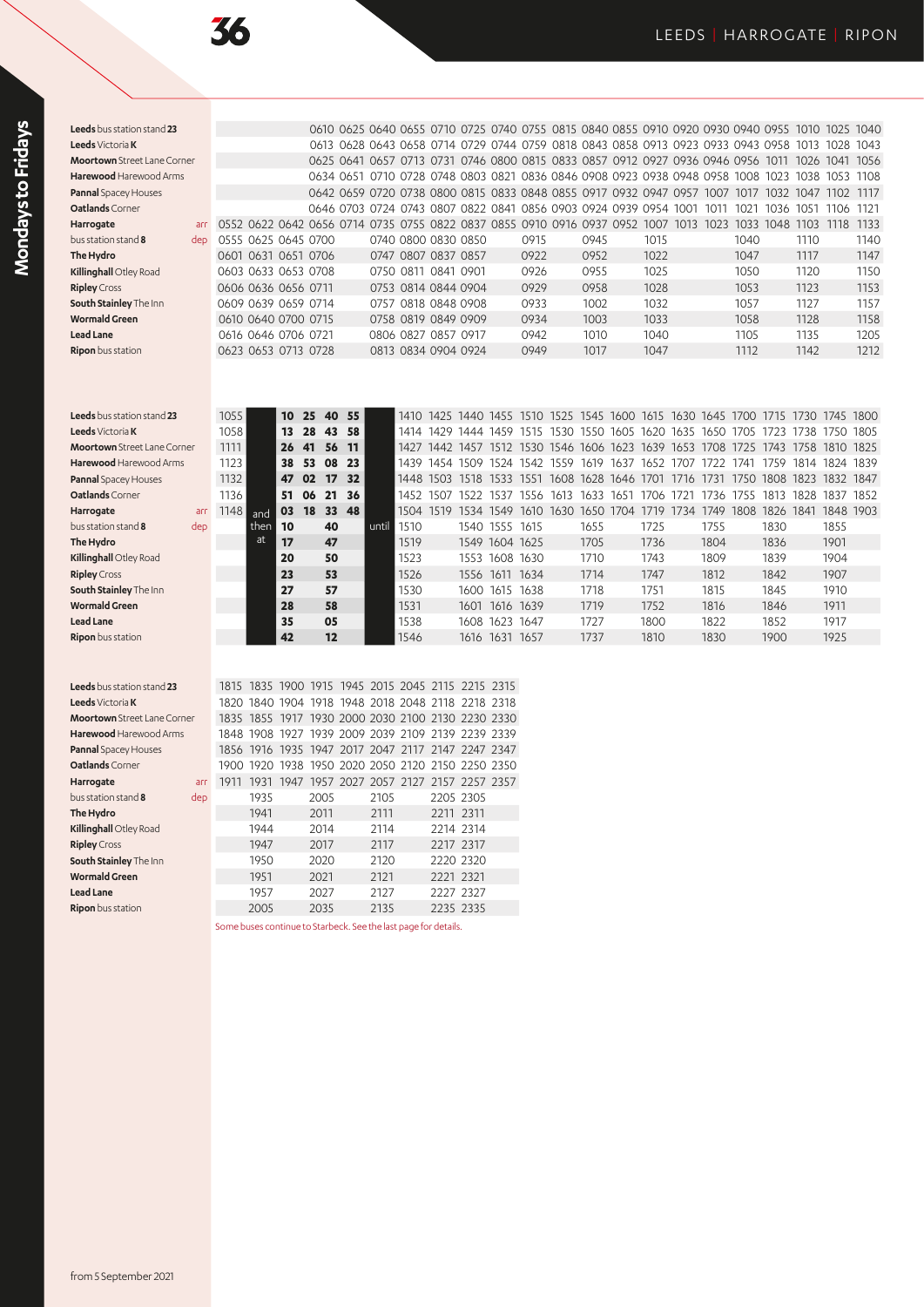**Sundays**

| <b>Leeds</b> bus station stand 23  |     |                     | 0700 |                                    |           |           |                     |                                         |      |      | 0730 0755 0825 0850 0910 0925 0940 0955 |      | 10 <sup>10</sup> | 25 | 40 | 55  |       | 1510 | 1525 1540 1555 |           |                | 1610 |
|------------------------------------|-----|---------------------|------|------------------------------------|-----------|-----------|---------------------|-----------------------------------------|------|------|-----------------------------------------|------|------------------|----|----|-----|-------|------|----------------|-----------|----------------|------|
| <b>Leeds</b> Victoria <b>K</b>     |     |                     | 0702 |                                    |           |           |                     |                                         |      |      | 0733 0758 0828 0853 0913 0928 0943 0958 |      | 13               | 28 | 43 | 58  |       | 1513 | 1528           |           | 1543 1558      | 1613 |
| <b>Moortown</b> Street Lane Corner |     |                     | 0714 |                                    |           |           |                     | 0745 0810 0840 0906 0926 0941 0956 1011 |      |      |                                         |      | 26               | 41 | 56 | 11  |       | 1526 | 1541           | 1556 1611 |                | 1626 |
| <b>Harewood</b> Harewood Arms      |     |                     | 0722 |                                    | 0756 0821 |           |                     | 0851 0918 0938 0953 1008                |      |      | 1023                                    |      | 38               | 53 | 08 | -23 |       | 1538 | 1553           |           | 1608 1623      | 1638 |
| <b>Pannal Spacey Houses</b>        |     |                     | 0729 | 0804 0829 0859 0927 0947 1002 1017 |           |           |                     |                                         |      |      | 1032 I                                  |      | 47               | 02 | 17 | 32  |       | 1547 | 1602           |           | 1617 1632 1647 |      |
| Oatlands Corner                    |     |                     | 0731 |                                    |           |           | 0808 0833 0903 0931 | 0951                                    | 1006 | 1021 | 1036                                    |      | 51               | 06 | 21 | 36  |       | 1551 | 1606           | 1621      | 1636           | 1651 |
| Harrogate                          | arr |                     | 0740 |                                    |           |           |                     | 0817 0842 0912 0943 1003 1018           |      |      | 1033 1048                               | and  | 03               | 18 | 33 | 48  |       | 1603 | 1618           |           | 1633 1648 1703 |      |
| bus station stand 8                | dep | 0632 0725 0745 0820 |      |                                    |           |           |                     | 0850 0920 0950 1010                     |      | 1040 |                                         | then | 10               |    | 40 |     | until | 1610 |                | 1640      | 1651           | 1710 |
| The Hydro                          |     | 0638 0731 0751 0826 |      |                                    |           |           | 0857 0927 0957      | 1017                                    |      | 1047 |                                         | at   | 17               |    | 47 |     |       | 1617 |                | 1647      |                | 1717 |
| Killinghall Otley Road             |     | 0641 0734 0754 0829 |      |                                    |           |           |                     | 0900 0930 1000 1020                     |      | 1050 |                                         |      | 20               |    | 50 |     |       | 1620 |                | 1650      |                | 1720 |
| <b>Ripley</b> Cross                |     | 0644 0737 0757 0832 |      |                                    |           |           | 0903 0933 1003 1023 |                                         |      | 1053 |                                         |      | 23               |    | 53 |     |       | 1623 |                | 1653      |                | 1723 |
| South Stainley The Inn             |     | 0647 0740 0800 0835 |      |                                    |           | 0907 0937 | 1007                | 1027                                    |      | 1057 |                                         |      | 27               |    | 57 |     |       | 1627 |                | 1657      |                | 1727 |
| <b>Wormald Green</b>               |     | 0648 0741 0801 0836 |      |                                    |           |           | 0908 0938 1008 1028 |                                         |      | 1058 |                                         |      | 28               |    | 58 |     |       | 1628 |                | 1658      |                | 1728 |
| <b>Lead Lane</b>                   |     | 0654 0747 0807 0842 |      |                                    |           |           |                     | 0914 0944 1014 1034                     |      | 1104 |                                         |      | 34               |    | 04 |     |       | 1634 |                | 1704      |                | 1734 |
| <b>Ripon</b> bus station           |     | 0702 0755 0815 0850 |      |                                    |           |           | 0922 0952 1022 1042 |                                         |      | 1112 |                                         |      | 42               |    | 12 |     |       | 1642 |                | 1712      |                | 1742 |
|                                    |     |                     |      |                                    |           |           |                     |                                         |      |      |                                         |      |                  |    |    |     |       |      |                |           |                |      |

| Leeds bus station stand 23         |     |       |                |      |                     |      |                     |           |  |      |           |           |  | 1625 1640 1655 1715 1730 1745 1815 1845 1915 1945 2015 2045 2115 2215 2315(0015 0115 0215 0315) | buses after<br>midnight leave |
|------------------------------------|-----|-------|----------------|------|---------------------|------|---------------------|-----------|--|------|-----------|-----------|--|-------------------------------------------------------------------------------------------------|-------------------------------|
| <b>Leeds</b> Victoria <b>K</b>     |     |       |                |      |                     |      |                     |           |  |      |           |           |  | 1628 1643 1658 1718 1733 1748 1818 1848 1918 1948 2018 2048 2118 2218 2318 0017 0117 0217 0317  | from Cultural C               |
| <b>Moortown</b> Street Lane Corner |     |       |                |      |                     |      |                     |           |  |      |           |           |  | 1641 1655 1710 1730 1745 1800 1830 1900 1930 2000 2030 2100 2130 2230 2330 0029 0129 0229 0329  | just outside the              |
| <b>Harewood</b> Harewood Arms      |     |       | 1653 1706 1721 |      | 1741                |      |                     |           |  |      |           |           |  | 1756 1809 1839 1909 1939 2009 2039 2109 2139 2239 2339 0037 0137 0237 0337                      | bus station                   |
| Pannal Spacey Houses               |     |       | 1702 1714      | 1729 |                     |      |                     |           |  |      |           |           |  | 1749 1804 1817 1847 1917 1947 2017 2047 2117 2147 2247 2347 0045 0145 0245 0345                 |                               |
| Oatlands Corner                    |     | 1706. | 1718           |      | 1733 1753 1808 1821 |      |                     |           |  |      |           |           |  | 1850 1920 1950 2020 2050 2120 2150 2250 2350 0048 0148 0248 0348                                |                               |
| Harrogate                          | arr | 1718  | 1727           | 1742 | 1802                | 1817 |                     |           |  |      |           |           |  | 1829 1857 1927 1957 2027 2057 2127 2157 2257 2357 0055 0155 0255 0355                           |                               |
| bus station stand ${\bf 8}$        | dep |       | 1735           |      | 1810                |      | 1835 1905 1935 2005 |           |  | 2105 | 2205 2305 |           |  |                                                                                                 |                               |
| The Hydro                          |     |       | 1742           |      | 1817                |      | 1841 1911           | 1941 2011 |  | 2111 | 2211 2311 |           |  |                                                                                                 |                               |
| Killinghall Otley Road             |     |       | 1745           |      | 1820                |      | 1844 1914 1944 2014 |           |  | 2114 | 2214 2314 |           |  |                                                                                                 |                               |
| <b>Ripley</b> Cross                |     |       | 1748           |      | 1823                |      | 1847 1917 1947 2017 |           |  | 2117 | 2217 2317 |           |  |                                                                                                 |                               |
| South Stainley The Inn             |     |       | 1752           |      | 1827                |      | 1850 1920 1950 2020 |           |  | 2120 |           | 2220 2320 |  |                                                                                                 |                               |
| <b>Wormald Green</b>               |     |       | 1753           |      | 1828                |      | 1851 1921 1951 2021 |           |  | 2121 | 2221 2321 |           |  |                                                                                                 |                               |
| <b>Lead Lane</b>                   |     |       | 1759           |      | 1834                |      | 1857 1927           | 1957 2027 |  | 2127 | 2227 2327 |           |  |                                                                                                 |                               |
| <b>Ripon</b> bus station           |     |       | 1807           |      | 1842                |      | 1905 1935 2005 2035 |           |  | 2135 | 2235 2335 |           |  |                                                                                                 |                               |
|                                    |     |       |                |      |                     |      |                     |           |  |      |           |           |  |                                                                                                 |                               |

Some buses continue to Starbeck. See the last page for details.

| <b>Leeds</b> bus station stand 23  |                                         |                | 0815 0915 |                                         |      |                |                | 0950 1020 1040 |        | 00              |          | 20 40 |                    |      |      |                |                     |      | 1500 1520 1540 1600 1615 1635 1655 1715 |      |      | 1735 1755 |      |
|------------------------------------|-----------------------------------------|----------------|-----------|-----------------------------------------|------|----------------|----------------|----------------|--------|-----------------|----------|-------|--------------------|------|------|----------------|---------------------|------|-----------------------------------------|------|------|-----------|------|
| Leeds Victoria K                   |                                         |                | 0818 0918 |                                         |      | 0953           | 1023           | 1043           |        |                 | 03 23 43 |       |                    | 1503 |      | 1523 1543 1603 |                     |      | 1618 1638 1658 1718                     |      |      | 1738      | 1758 |
| <b>Moortown</b> Street Lane Corner |                                         |                | 0830 0930 |                                         |      |                |                | 1006 1036 1056 |        | 16              | 36 56    |       |                    | 1516 | 1536 | 1555           |                     |      | 1615 1630 1650                          | 1710 | 1730 | 1750      | 1810 |
| Harewood Harewood Arms             |                                         |                | 0841 0941 |                                         |      | 1017           | 1047           | 1107           |        | 27              | 47       | -07   |                    | 1527 | 1547 | 1606 1626 1641 |                     |      | 1701                                    | 1721 | 1741 | 1759      | 1819 |
| <b>Pannal</b> Spacey Houses        |                                         |                | 0849 0949 |                                         |      |                | 1025 1055 1115 |                |        | 35              | 55       | - 15  |                    | 1535 |      |                |                     |      | 1555 1614 1634 1649 1709                | 1729 | 1749 | 1807      | 1827 |
| <b>Oatlands</b> Corner             |                                         |                | 0853 0953 |                                         |      | 1029           | 1059           | 1119 I         | then   | 39              | 59       | 19    |                    | 1539 | 1559 |                | 1618 1638 1653 1713 |      |                                         | 1733 | 1753 | 1810      | 1830 |
| Harrogate<br>arr                   |                                         |                | 0905 1005 |                                         |      | 1041 1111      |                | 1131           | levery | 51              | 11 31    |       |                    | 1551 | 1611 |                | 1630 1650           | 1705 | 1725                                    | 1745 | 1805 | 1817 1837 |      |
| bus station stand <b>8</b><br>dep  |                                         |                |           | 0710 0810 0910 1010                     | 1030 |                |                | 1050 1120 1140 | 20     | 00 <sup>1</sup> |          |       | <b>20 40 until</b> | 1600 |      | 1635           |                     |      | 1710 1730                               |      | 1810 |           |      |
| The Hydro                          |                                         |                |           | 0716 0816 0916 1016 1037                |      | 1057 1127 1147 |                |                | mins   | 07              | 27       | 47    |                    | 1607 |      | 1642           |                     |      | 1716 1736                               |      | 1816 |           |      |
| Killinghall Otley Road             |                                         | 0719 0819 0919 |           | 1019 1040 1100 1130 1150                |      |                |                |                | at     | 10              | 30       | -50   |                    | 1610 |      | 1645           |                     |      | 1719 1739                               |      | 1819 |           |      |
| <b>Ripley</b> Cross                |                                         |                |           | 0722 0822 0922 1022                     | 1043 | 1103           | 1133           | 1153           |        | 13              | 33       | 53    |                    | 1613 |      | 1648           |                     |      | 1722 1742                               |      | 1822 |           |      |
| <b>South Stainley</b> The Inn      | 0725 0825 0925                          |                |           | 1025                                    | 1047 | 1107           | 1137           | 1157           |        | 17 <sub>2</sub> | 37       | 57    |                    | 1617 |      | 1652           |                     |      | 1725 1745                               |      | 1825 |           |      |
| <b>Wormald Green</b>               | 0726 0826 0926 1026 1048 1108 1138 1158 |                |           |                                         |      |                |                |                |        | 18              | 38 58    |       |                    | 1618 |      | 1653           |                     |      | 1726 1746                               |      | 1826 |           |      |
| <b>Lead Lane</b>                   |                                         |                |           | 0732 0832 0932 1032 1054 1114 1144 1204 |      |                |                |                |        | 24              | 44       | -04   |                    | 1624 |      | 1659           |                     |      | 1732 1752                               |      | 1832 |           |      |
| Ripon bus station                  |                                         |                |           | 0740 0840 0940 1040 1102 1122 1152 1212 |      |                |                |                |        | 32 <sub>2</sub> | 52       | 12    |                    | 1632 |      | 1707           |                     |      | 1740 1800                               |      | 1840 |           |      |
|                                    |                                         |                |           |                                         |      |                |                |                |        |                 |          |       |                    |      |      |                |                     |      |                                         |      |      |           |      |
| <b>Leeds</b> bus station stand 23  |                                         |                |           | 1815 1845 1915 2015 2115 2215 2315      |      |                |                |                |        |                 |          |       |                    |      |      |                |                     |      |                                         |      |      |           |      |
| Leeds Victoria K                   | 1818                                    | 1848           |           | 1918 2018 2118 2218 2318                |      |                |                |                |        |                 |          |       |                    |      |      |                |                     |      |                                         |      |      |           |      |
| <b>Moortown</b> Street Lane Corner | 1830                                    |                |           | 1900 1930 2030 2130 2230 2330           |      |                |                |                |        |                 |          |       |                    |      |      |                |                     |      |                                         |      |      |           |      |
|                                    |                                         |                |           |                                         |      |                |                |                |        |                 |          |       |                    |      |      |                |                     |      |                                         |      |      |           |      |

| ויוסטו נטאוו אנוככנבטווכ כטוווכו |      |  |                     | UCCS UCSS UCIS UCUS UCTI UUTI UCUI |  |
|----------------------------------|------|--|---------------------|------------------------------------|--|
| Harewood Harewood Arms           |      |  |                     | 1839 1909 1939 2039 2139 2239 2339 |  |
| Pannal Spacey Houses             |      |  |                     | 1847 1917 1947 2047 2147 2247 2347 |  |
| Oatlands Corner                  |      |  |                     | 1850 1920 1950 2050 2150 2250 2350 |  |
| Harrogate<br>arr                 |      |  |                     | 1857 1927 1957 2057 2157 2257 2357 |  |
| bus station stand 8<br>dep       | 1905 |  | 2005 2105 2205 2305 |                                    |  |
| The Hydro                        | 1911 |  | 2011 2111 2211 2311 |                                    |  |
| Killinghall Otley Road           | 1914 |  | 2014 2114 2214 2314 |                                    |  |
| <b>Ripley</b> Cross              | 1917 |  | 2017 2117 2217 2317 |                                    |  |
| South Stainley The Inn           | 1920 |  | 2020 2120 2220 2320 |                                    |  |
| <b>Wormald Green</b>             | 1921 |  | 2021 2121 2221 2321 |                                    |  |
| <b>Lead Lane</b>                 | 1927 |  | 2027 2127 2227 2327 |                                    |  |
| Ripon bus station                | 1935 |  | 2035 2135 2235 2335 |                                    |  |

Some buses continue to Starbeck. See the last page for details.